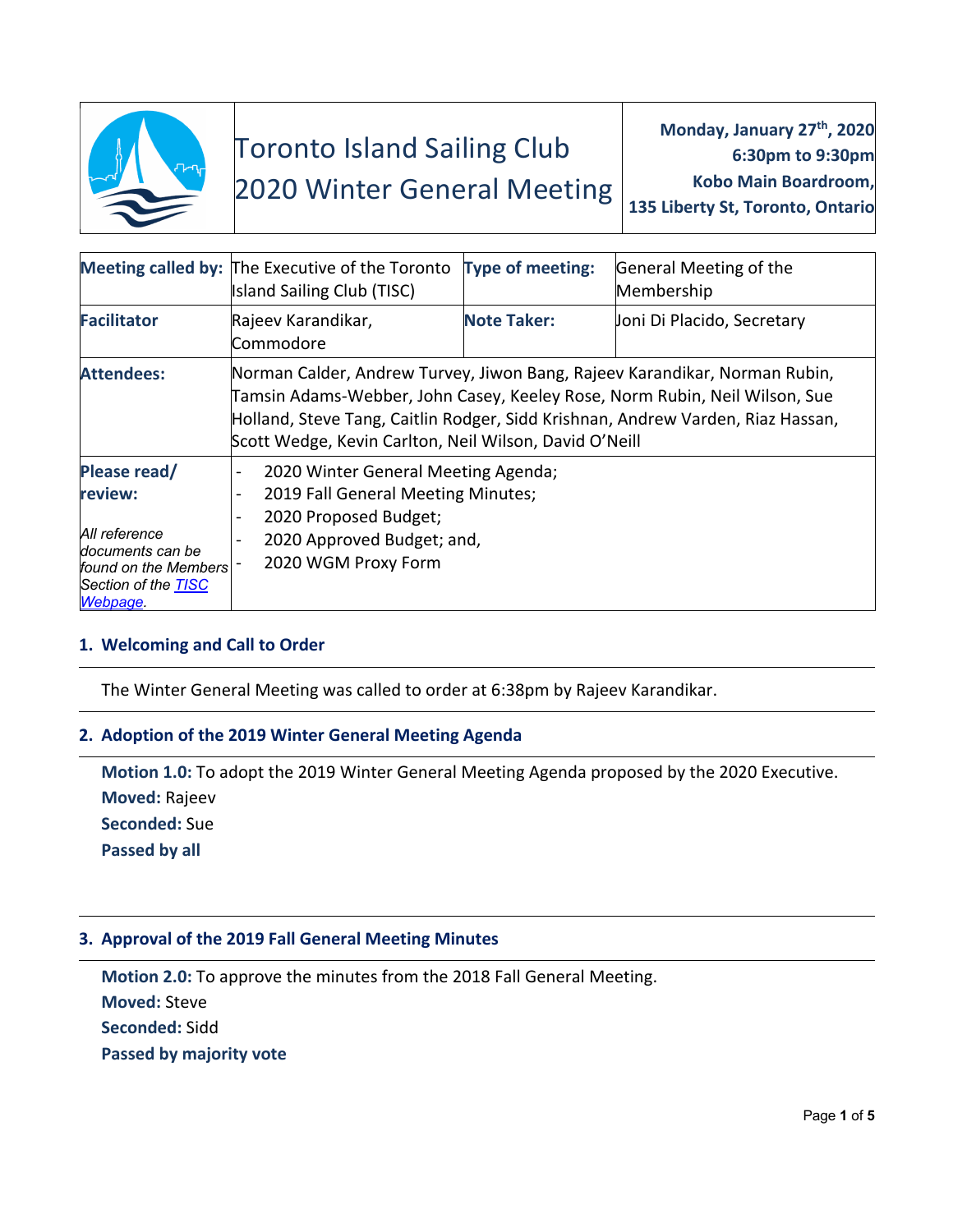# **4. Update on the 2019 Financial Statements**

The 2018 Finance Committee (Norman Calder) provided an update on the 2019 Financial Statements. The following points/ recommendations were made:

- Achieved a surplus of around \$1000 plus accruals totalling \$1400 for hydro and taxes from past 2 years (\$2380 in total)
- \$30000 was temporarily stuck in PayPal due to a problem with signing authority with PayPal; this is now resolved
- Statement of reserves and operating funds

## **5. Election of the 2020 Finance Committee**

Both current members have put their names forward again - Norman Calder and Neil Wilson roles and responsibilities of the Finance Committee, which include but are not limited to the following:

- Aiding/ mentoring the Treasurer on the use of Quickbooks;
- Oversee and be a resource to the Treasurer; and,
- Aid in closing the books at the end of the calendar year.

Rajeev made a call for candidates and Norman Calder and Neil Wilson were the only members to volunteer. A vote was not necessary, and Norman and Neil were declared re-elected.

**Motion 3.0:** That nominations for the 2019 Finance Committee be closed.

**Moved:** Norm Rubin

**Seconded:** Norman Calder

**Passed by majority vote**

### **6. Approval of the 2020 Budget**

### **SUMMARY**

Caitlin Rodgers, 2020 TISC Treasurer and Rajeev Karandikar guided the Membership through the proposed budget, highlighting the following items:

- 2020 Revenue:
	- The sailing membership target (103) considers TISC's carrying capacity (i.e. the number of experienced sailors; Skippers and Sr. Helms);
	- An increase of \$10 for returning and new members
	- Budgeting for 0 partial memberships at \$360 these will be offered on a discretionary basis
	- For social members, we propose offering new and returning rates. Membership discussed whether we want to attract more social members. Neil pointed out that currently sailing members are subsidizing social members at current membership fee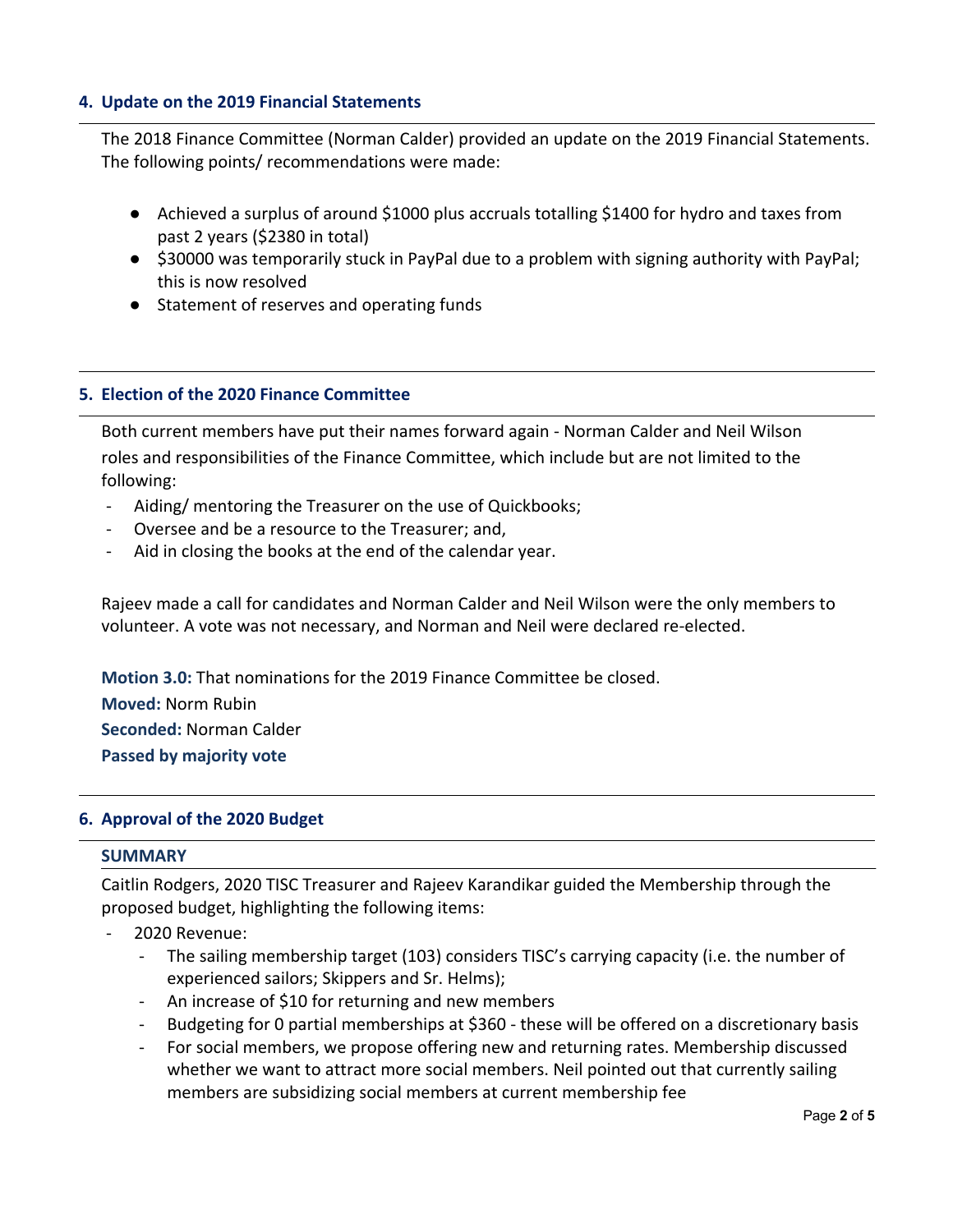- Encourage returning members to pay via interac rather than credit
- Cubby fees remain the same proposed revenue \$4050
	- -
- 2020 Commodore Expenses:
	- No significant changes
- 2020 Vice-Commodore Expenses:
	- No significant change
- 2020 Fleet
	- Powerboat maintenance we are losing Ned as a repairman and need to budget for maintenance, an increase to \$2600 for 2020
	- 1 new set of sails purchased
- 2020 Property Expenses:
	- \$600 has been allocated for the installation of a light and sound system upgrade
	- Budget has been increased for propane and BBQ costs and plans to secure the BBQ when not in club use
- 2020 Membership Expenses:
	- \$1,500 has been allocated for digital marketing
- 2020 Education Expenses:
	- Increase of \$10 for all Cansail
	- Pilot Cansail 1/2 class on Tuesday evening
	- Cansail 3/4 in Spring to offer helms further experience and opportunity to level up, thus creating more skippers earlier in the season
	- CAN Sail 5/6 will also be offered in fall.
- 2020 Racing:
	- \$1000 proposed.
- 2020 Transfers to/ from Reserves:
	- To contribute \$10,000 to Albacore fund (just over ½ an albacore) and 4,500
- 2020 Social:
- - No major changes. Budgeting \$200 less for launch of season party
- Comms
	- No major changes. Sue has found a more economical phone plan

**Motion 4.0:** To approve the 2020 Membership Fees proposed in the budget.

**Moved:** Norman

**Seconded:** Hank

**Passed by majority vote**

**Motion 5.0: To contribute less than the cost of an albacore to the reserve fund Moved: Rajeev Seconded: Jiwon**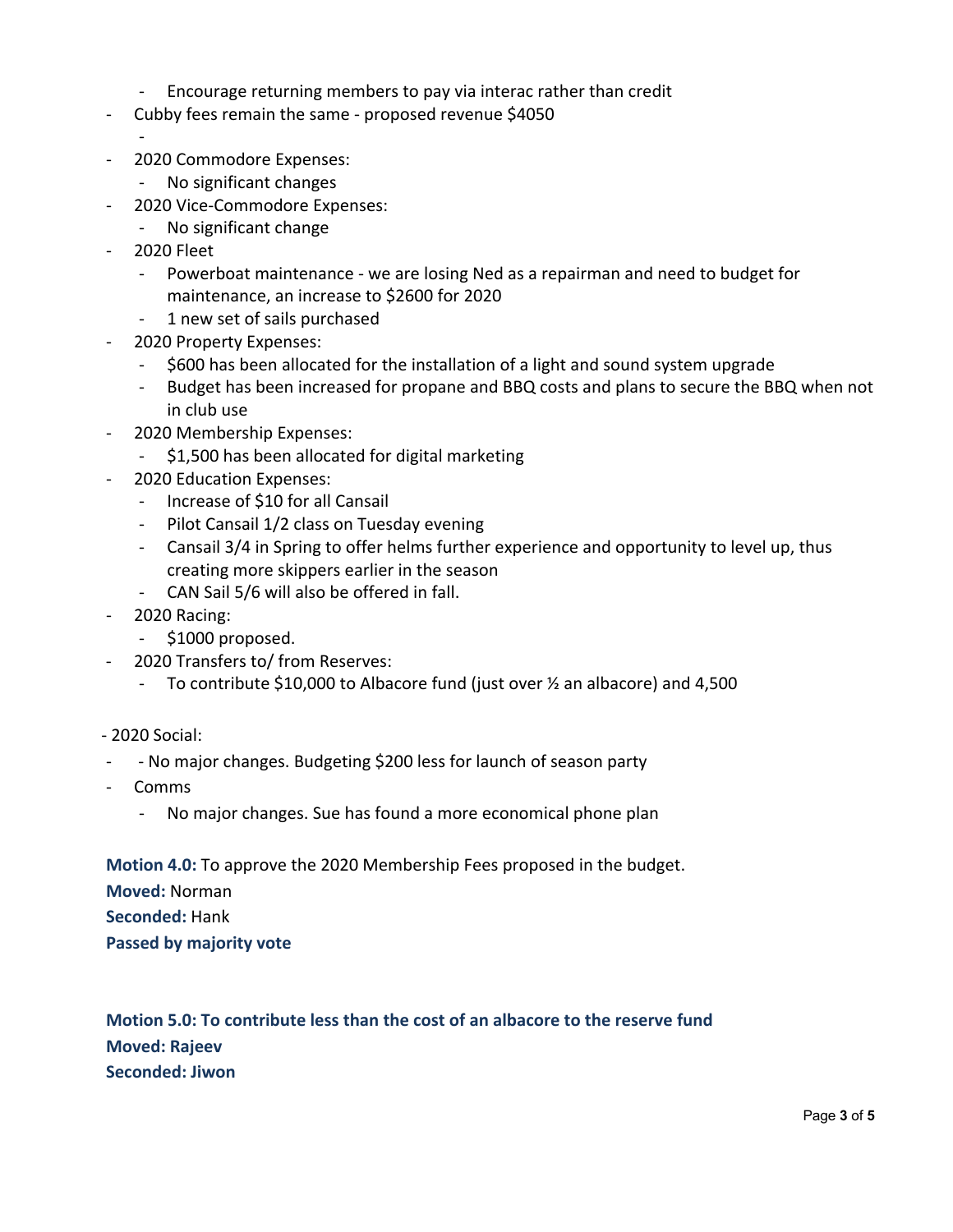**Motion 6.0:** To approve the 2020 Budget presented by the Executive of the Toronto Island Sailing Club **Moved:** Henk **Seconded:** Andrew Varden

**Passed by majority vote**

#### **DISCUSSION**

Norm Rubin asked to discuss what we would do in the case that we have increased interest in membership - are we capping at 3/boat and 2 novices/skipper?

Norman Calder asked about the current price of an Albacore and when other clubs will be putting in an order (manufacturer needs min order of 10). Neil suggests considering used cottage boats if we can find these

**Motion 7.0:** Motion: To approve the transfer of \$1,000 to the Replacement Reserve and \$1,380 to the Albacore Reserve **Moved:** Rajeev Karandikar **Seconded:** Henk Wondergem **Passed by majority vote**

**Motion 8.0 (with amendment):** To permit the executive to renew the telephone contract, Wild Apricot and Web Hosting Service for up to three years. **Moved:** Rajeev Karandikar **Seconded:** Norman Calder **Passed by majority vote**

**Norman Calder proposes an amendment - to permit the exec to renew Bell Canada, Wild Apricot and Web Host without submitting to membership for approval**

**Motion 9.0: To Approve the amendment suggested above Moved: Norman Calder Seconded: Henk**